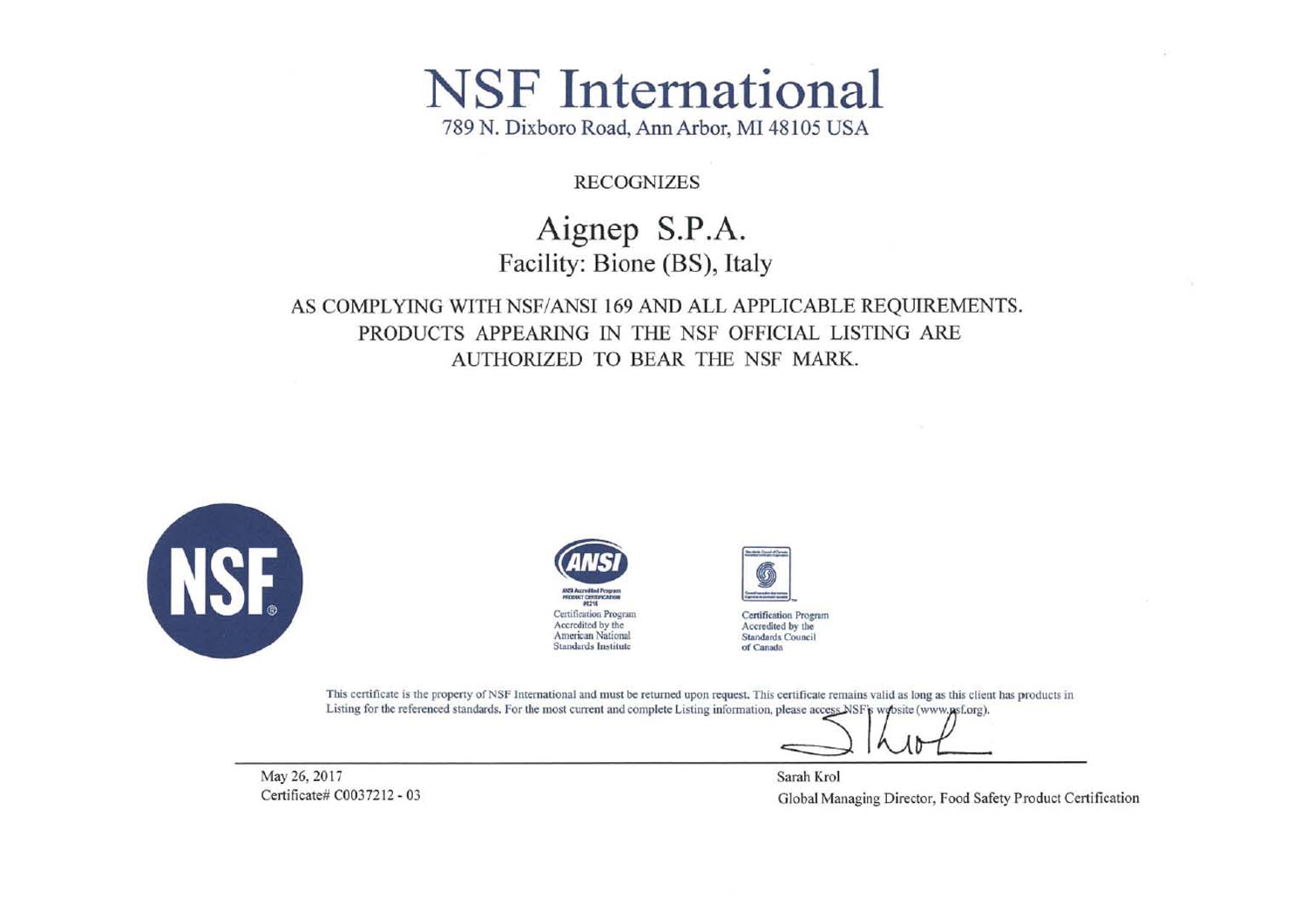

#### **OFFICIAL LISTING**

NSF certifies that the products appearing on this Listing conform to the requirements of NSF/ANSI 169 - Special Purpose Food Equipment and Devices

This is the Official Listing recorded on August 31, 2020.

**Aignep S.P.A. Via Don G. Bazzoli, 34 25070 Bione (BS) Italy 39 03 658 96626**

#### **Facility: Bione (BS), Italy**

| Food Grade Fittings - 60000 Series | $[1]$                                                       |                |                |              |
|------------------------------------|-------------------------------------------------------------|----------------|----------------|--------------|
| 60000(1)(2)                        | 60005(1)(2)                                                 | 60006(1)(2)    | 60015(1)(2)    | 60020(1)(2)  |
| 60030(1)(2)                        | 60040(1)(2)                                                 | 60050(1)(2)    | 60106(1)(2)    | 60106X(1)(2) |
| 60110(1)(2)                        | 60110X(1)(2)                                                | 60111(1)(2)    | 60111X(1)(2)   | 60115(1)(2)  |
| 60115X(1)(2)                       | 60116(1)(2)                                                 | 60130(1)(2)    | 60130X(1)(2)   | 60210(1)(2)  |
| 60210X(1)(2)                       | 60211(1)(2)                                                 | 60211X(1)(2)   | 60215(1)(2)    | 60215X(1)(2) |
| 60216(1)(2)                        | 60230(1)(2)                                                 | 60230X(1)(2)   | 60310X(1)(2)   | 60600(1)(2)  |
| 60700(1)(2)                        | 60820(1)(2)                                                 | 61005(1)(2)    | 61020(1)(2)    | 61040(1)(2)  |
| 61050(1)(2)                        | 61100(1)(2)                                                 | 61115(1)(2)    | 61130(1)(2)    | 61200(1)(2)  |
| 61220(1)(2)                        | 61230(1)(2)                                                 | 61700(1)(2)    | 62000(1)(2)    | 62005(1)(2)  |
| 62020(1)(2)                        | 62040(1)(2)                                                 | 62080(1)(2)    | 62092(1)(2)    | 62300(1)(2)  |
| 62310(1)(2)                        | 62315(1)(2)                                                 | 62320(1)(2)    | 62340(1)(2)    | 62355(1)(2)  |
| 62400(1)(2)                        | 62420(1)(2)                                                 | 62430(1)(2)    | 62440(1)(2)    | 62450(1)(2)  |
| 62500(1)(2)                        | 62510(1)(2)                                                 | 62520(1)(2)    | 62600(1)(2)    | 62610(1)(2)  |
| 63220(1)(2)                        | 66300(1)(2)                                                 | 66310(1)(2)    | 66560(1)(2)    | 66570(1)(2)  |
| 69200(1)(2)                        | 69220(1)(2)                                                 | 69260(1)(2)    | 69280(1)(2)    | 69460(1)(2)  |
| 69480(1)(2)                        | 69485(1)(2)                                                 | 69680(1)(2)    | 69740(1)(2)    | FE004(1)(2)  |
|                                    | Food Grade Fittings - Brass 59000 Range <sup>[1]</sup> [Pb] |                |                |              |
| 59005(1)(2)                        | 59020(1)(2)                                                 | 59030(1)(2)    | 59040(1)(2)    | 59100(1)(2)  |
| 59111(1)(2)                        | 59116(1)(2)                                                 | 59130(1)(2)    | 59211(1)(2)    | 59216(1)(2)  |
| 59223(1)(2)                        | 59226(1)(2)                                                 | 59230(1)(2)    |                |              |
| Food Grade Fittings for Food Zone  | [2] [3]                                                     |                |                |              |
| 70000(1)(2)                        | 70010(1)(2)                                                 | 70020(1)(2)    | 70030(1)(2)    | 70040(1)(2)  |
| 70050(1)(2)                        | 70100(1)(2)                                                 | 70106(1)(2)    | 70116(1)(2)    | 70126(1)(2)  |
| 70130(1)(2)                        | 70200(1)(2)                                                 | 70216(1)(2)    | 70226(1)(2)    | 70230(1)(2)  |
| 70310(1)(2)                        | 70500(1)(2)                                                 | 70505(1)(2)    | 70510(1)(2)    | 70550(1)(2)  |
| 70560(1)(2)                        | 70600(1)(2)                                                 | 70610 (1)(2)   | 70625(1)(2)    | 70700(1)(2)  |
| 71000(1)(2)                        | 71010(1)(2)                                                 | 71015 (1)(2)   | 71020(1)(2)    | 71021(1)(2)  |
| 71030(1)(2)                        | 71040(1)(2)                                                 | 71050 (1)(2)   | 71100(1)(2)    | 71101 (1)(2) |
| 71110 (1)(2)                       | 71115(1)(2)                                                 | 71120 (1)(2)   | 71130(1)(2)    | 71200(1)(2)  |
| 71210(1)(2)                        | 71215(1)(2)                                                 | 71220(1)(2)    | 71230(1)(2)    | 71300(1)(2)  |
| 71410(1)(2)                        | 71420 (1)(2)                                                | 71430 (1)(2)   | 71500(1)(2)    | 71510(1)(2)  |
| 71700 (5)(6)FG                     | 71703 (5)(6)FG                                              | LG71410 (3)(4) | LG71500 (3)(4) |              |

Note: Additions shall not be made to this document without prior evaluation and acceptance by NSF.

1 of 2